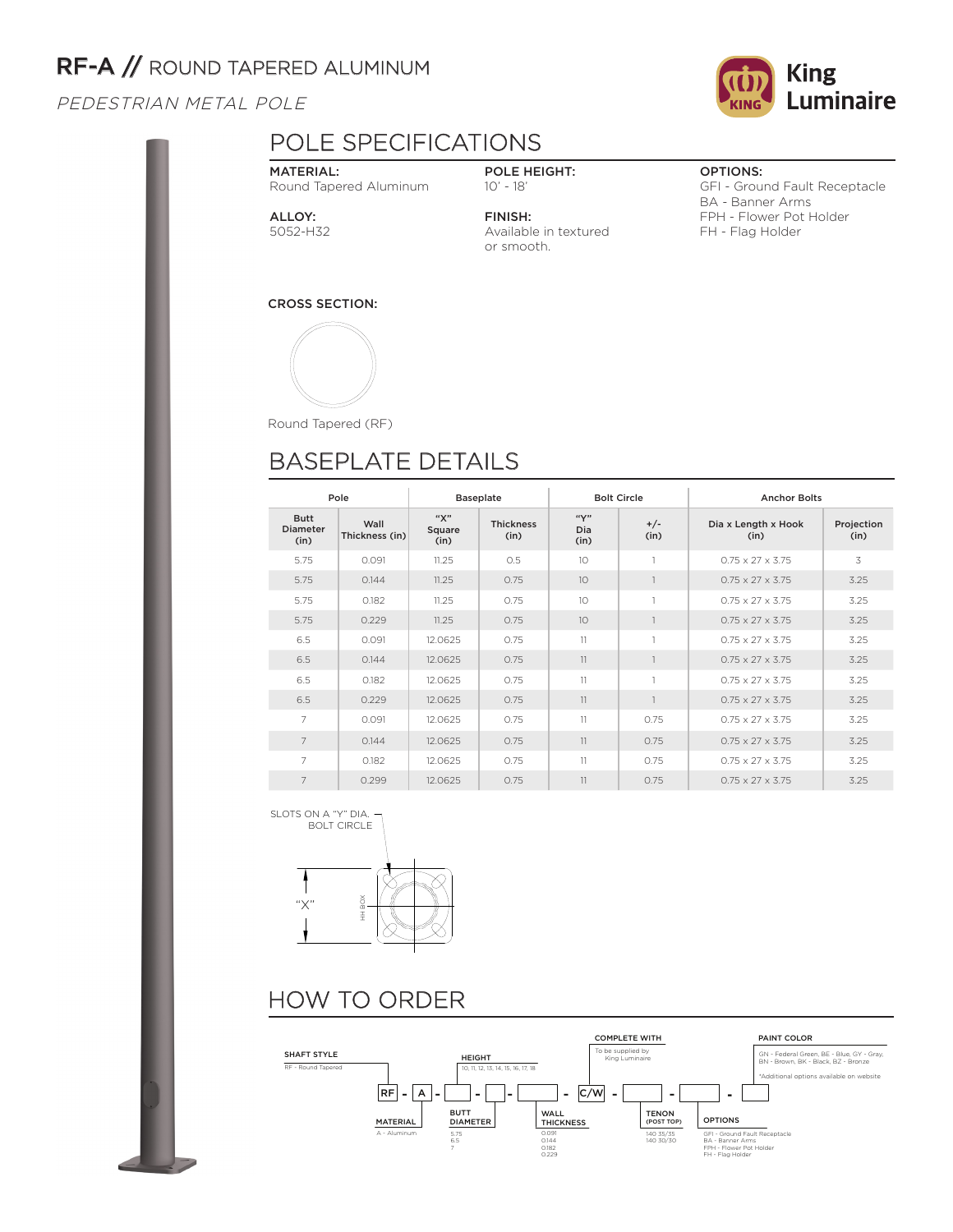RF ALUMINUM // Pole Details

RF ALUMINUM // Pole Details

## SHAFT DETAILS **SHAFT DETAILS**

| 10<br>RF-A-10-5.75-0.091<br>5052-H32<br>5.75<br>4.35<br>0.091<br>3" x 5" Reinforced (MIN 9" AG)<br>24<br>5052-H32<br>5.75<br>0.144<br>3" x 5" Reinforced (MIN 9" AG)<br>37<br>RF-A-10-5.75-0.144<br>4.35<br>0.182<br>3" x 5" Reinforced (MIN 9" AG)<br>RF-A-10-5.75-0.182<br>5052-H32<br>5.75<br>4.35<br>43<br>RF-A-10-5.75-0.229<br>0.229<br>3" x 5" Reinforced (MIN 9" AG)<br>5052-H32<br>5.75<br>4.35<br>52<br>3" x 5" Reinforced (MIN 14" AG)<br>RF-A-10-6.5-0.091<br>5052-H32<br>6.5<br>5.1<br>0.091<br>31<br>3" x 5" Reinforced (MIN 14" AG)<br>RF-A-10-6.5-0.144<br>5052-H32<br>6.5<br>5.1<br>0.144<br>42<br>RF-A-10-6.5-0.182<br>0.182<br>3" x 5" Reinforced (MIN 14" AG)<br>5052-H32<br>6.5<br>5.1<br>50<br>RF-A-10-6.5-0.229<br>5052-H32<br>6.5<br>0.229<br>3" x 5" Reinforced (MIN 14" AG)<br>5.1<br>60<br>11<br>RF-A-11-5.75-0.091<br>0.091<br>3" x 5" Reinforced (MIN 9" AG)<br>5052-H32<br>5.75<br>4.21<br>25<br>RF-A-11-5.75-0.144<br>0.144<br>3" x 5" Reinforced (MIN 9" AG)<br>39<br>5052-H32<br>5.75<br>4.21<br>46<br>RF-A-11-5.75-0.182<br>5052-H32<br>5.75<br>4.21<br>0.182<br>3" x 5" Reinforced (MIN 9" AG)<br>3" x 5" Reinforced (MIN 9" AG)<br>55<br>RF-A-11-5.75-0.229<br>5052-H32<br>5.75<br>4.21<br>0.229<br>3" x 5" Reinforced (MIN 14" AG)<br>RF-A-11-6.5-0.091<br>5052-H32<br>6.5<br>4.96<br>0.091<br>33<br>RF-A-11-6.5-0.144<br>6.5<br>0.144<br>3" x 5" Reinforced (MIN 14" AG)<br>45<br>5052-H32<br>4.96<br>RF-A-11-6.5-0.182<br>5052-H32<br>0.182<br>3" x 5" Reinforced (MIN 14" AG)<br>53<br>6.5<br>4.96<br>RF-A-11-6.5-0.229<br>5052-H32<br>6.5<br>4.96<br>0.229<br>3" x 5" Reinforced (MIN 14" AG)<br>64<br>12<br>RF-A-12-5.75-0.091<br>4.07<br>0.091<br>3" x 5" Reinforced (MIN 9" AG)<br>27<br>5052-H32<br>5.75<br>3" x 5" Reinforced (MIN 9" AG)<br>RF-A-12-5.75-0.144<br>5052-H32<br>5.75<br>4.07<br>0.144<br>41<br>RF-A-12-5.75-0.182<br>5052-H32<br>5.75<br>4.07<br>0.182<br>3" x 5" Reinforced (MIN 9" AG)<br>49<br>RF-A-12-5.75-0.229<br>5052-H32<br>5.75<br>0.229<br>3" x 5" Reinforced (MIN 9" AG)<br>4.07<br>58<br>RF-A-12-6.5-0.091<br>6.5<br>0.091<br>3" x 5" Reinforced (MIN 14" AG)<br>5052-H32<br>4.82<br>34<br>RF-A-12-6.5-0.144<br>0.144<br>3" x 5" Reinforced (MIN 14" AG)<br>5052-H32<br>6.5<br>4.82<br>47<br>RF-A-12-6.5-0.182<br>5052-H32<br>6.5<br>4.82<br>0.182<br>3" x 5" Reinforced (MIN 14" AG)<br>57<br>6.5<br>RF-A-12-6.5-0.229<br>5052-H32<br>4.82<br>0.229<br>3" x 5" Reinforced (MIN 14" AG)<br>68<br>13<br>RF-A-13-6.5-0.091<br>5052-H32<br>0.091<br>6.5<br>4.68<br>3" x 5" Reinforced (MIN 14" AG)<br>36<br>RF-A-13-6.5-0.144<br>6.5<br>50<br>5052-H32<br>4.68<br>0.144<br>3" x 5" Reinforced (MIN 14" AG)<br>RF-A-13-6.5-0.182<br>0.182<br>3" x 5" Reinforced (MIN 14" AG)<br>5052-H32<br>6.5<br>4.68<br>60<br>RF-A-13-6.5-0.229<br>0.229<br>3" x 5" Reinforced (MIN 14" AG)<br>5052-H32<br>6.5<br>4.68<br>72<br>14<br>RF-A-14-6.5-0.091<br>3" x 5" Reinforced (MIN 14" AG)<br>37<br>5052-H32<br>6.5<br>4.54<br>0.091<br>RF-A-14-6.5-0.144<br>6.5<br>3" x 5" Reinforced (MIN 14" AG)<br>5052-H32<br>4.54<br>0.144<br>52<br>RF-A-14-6.5-0.182<br>6.5<br>0.182<br>3" x 5" Reinforced (MIN 14" AG)<br>5052-H32<br>4.54<br>63<br>RF-A-14-6.5-0.229<br>5052-H32<br>0.229<br>3" x 5" Reinforced (MIN 14" AG)<br>75<br>6.5<br>4.54<br>RF-A-14-7-0.091<br>5052-H32<br>5.04<br>0.091<br>3" x 5" Reinforced (MIN 14" AG)<br>40<br>7<br>RF-A-14-7-0.144<br>5052-H32<br>7<br>5.04<br>0.144<br>3" x 5" Reinforced (MIN 14" AG)<br>56<br>RF-A-14-7-0.182<br>5052-H32<br>5.04<br>0.182<br>3" x 5" Reinforced (MIN 14" AG)<br>67<br>7<br>3" x 5" Reinforced (MIN 14" AG)<br>RF-A-14-7-0.229<br>5052-H32<br>7<br>5.04<br>0.229<br>81<br>15<br>RF-A-15-6.5-0.091<br>5052-H32<br>6.5<br>0.091<br>3" x 5" Reinforced (MIN 14" AG)<br>39<br>4.4 | <b>Nominal Mounting</b><br>Height (ft) | <b>Catalog Code</b> | Alloy | <b>Butt</b><br>(in) | Tip<br>(in) | <b>Wall Thickness (in)</b> | Handhole | Wt.<br>$(lbs)*$ |
|---------------------------------------------------------------------------------------------------------------------------------------------------------------------------------------------------------------------------------------------------------------------------------------------------------------------------------------------------------------------------------------------------------------------------------------------------------------------------------------------------------------------------------------------------------------------------------------------------------------------------------------------------------------------------------------------------------------------------------------------------------------------------------------------------------------------------------------------------------------------------------------------------------------------------------------------------------------------------------------------------------------------------------------------------------------------------------------------------------------------------------------------------------------------------------------------------------------------------------------------------------------------------------------------------------------------------------------------------------------------------------------------------------------------------------------------------------------------------------------------------------------------------------------------------------------------------------------------------------------------------------------------------------------------------------------------------------------------------------------------------------------------------------------------------------------------------------------------------------------------------------------------------------------------------------------------------------------------------------------------------------------------------------------------------------------------------------------------------------------------------------------------------------------------------------------------------------------------------------------------------------------------------------------------------------------------------------------------------------------------------------------------------------------------------------------------------------------------------------------------------------------------------------------------------------------------------------------------------------------------------------------------------------------------------------------------------------------------------------------------------------------------------------------------------------------------------------------------------------------------------------------------------------------------------------------------------------------------------------------------------------------------------------------------------------------------------------------------------------------------------------------------------------------------------------------------------------------------------------------------------------------------------------------------------------------------------------------------------------------------------------------------------------------------------------------------------------------------------------------------------------------------------------------------------------------------------------------------------------------------------------------------------------------------------------------------------------------------------------------------------------------------------------------------------|----------------------------------------|---------------------|-------|---------------------|-------------|----------------------------|----------|-----------------|
|                                                                                                                                                                                                                                                                                                                                                                                                                                                                                                                                                                                                                                                                                                                                                                                                                                                                                                                                                                                                                                                                                                                                                                                                                                                                                                                                                                                                                                                                                                                                                                                                                                                                                                                                                                                                                                                                                                                                                                                                                                                                                                                                                                                                                                                                                                                                                                                                                                                                                                                                                                                                                                                                                                                                                                                                                                                                                                                                                                                                                                                                                                                                                                                                                                                                                                                                                                                                                                                                                                                                                                                                                                                                                                                                                                                                   |                                        |                     |       |                     |             |                            |          |                 |
|                                                                                                                                                                                                                                                                                                                                                                                                                                                                                                                                                                                                                                                                                                                                                                                                                                                                                                                                                                                                                                                                                                                                                                                                                                                                                                                                                                                                                                                                                                                                                                                                                                                                                                                                                                                                                                                                                                                                                                                                                                                                                                                                                                                                                                                                                                                                                                                                                                                                                                                                                                                                                                                                                                                                                                                                                                                                                                                                                                                                                                                                                                                                                                                                                                                                                                                                                                                                                                                                                                                                                                                                                                                                                                                                                                                                   |                                        |                     |       |                     |             |                            |          |                 |
|                                                                                                                                                                                                                                                                                                                                                                                                                                                                                                                                                                                                                                                                                                                                                                                                                                                                                                                                                                                                                                                                                                                                                                                                                                                                                                                                                                                                                                                                                                                                                                                                                                                                                                                                                                                                                                                                                                                                                                                                                                                                                                                                                                                                                                                                                                                                                                                                                                                                                                                                                                                                                                                                                                                                                                                                                                                                                                                                                                                                                                                                                                                                                                                                                                                                                                                                                                                                                                                                                                                                                                                                                                                                                                                                                                                                   |                                        |                     |       |                     |             |                            |          |                 |
|                                                                                                                                                                                                                                                                                                                                                                                                                                                                                                                                                                                                                                                                                                                                                                                                                                                                                                                                                                                                                                                                                                                                                                                                                                                                                                                                                                                                                                                                                                                                                                                                                                                                                                                                                                                                                                                                                                                                                                                                                                                                                                                                                                                                                                                                                                                                                                                                                                                                                                                                                                                                                                                                                                                                                                                                                                                                                                                                                                                                                                                                                                                                                                                                                                                                                                                                                                                                                                                                                                                                                                                                                                                                                                                                                                                                   |                                        |                     |       |                     |             |                            |          |                 |
|                                                                                                                                                                                                                                                                                                                                                                                                                                                                                                                                                                                                                                                                                                                                                                                                                                                                                                                                                                                                                                                                                                                                                                                                                                                                                                                                                                                                                                                                                                                                                                                                                                                                                                                                                                                                                                                                                                                                                                                                                                                                                                                                                                                                                                                                                                                                                                                                                                                                                                                                                                                                                                                                                                                                                                                                                                                                                                                                                                                                                                                                                                                                                                                                                                                                                                                                                                                                                                                                                                                                                                                                                                                                                                                                                                                                   |                                        |                     |       |                     |             |                            |          |                 |
|                                                                                                                                                                                                                                                                                                                                                                                                                                                                                                                                                                                                                                                                                                                                                                                                                                                                                                                                                                                                                                                                                                                                                                                                                                                                                                                                                                                                                                                                                                                                                                                                                                                                                                                                                                                                                                                                                                                                                                                                                                                                                                                                                                                                                                                                                                                                                                                                                                                                                                                                                                                                                                                                                                                                                                                                                                                                                                                                                                                                                                                                                                                                                                                                                                                                                                                                                                                                                                                                                                                                                                                                                                                                                                                                                                                                   |                                        |                     |       |                     |             |                            |          |                 |
|                                                                                                                                                                                                                                                                                                                                                                                                                                                                                                                                                                                                                                                                                                                                                                                                                                                                                                                                                                                                                                                                                                                                                                                                                                                                                                                                                                                                                                                                                                                                                                                                                                                                                                                                                                                                                                                                                                                                                                                                                                                                                                                                                                                                                                                                                                                                                                                                                                                                                                                                                                                                                                                                                                                                                                                                                                                                                                                                                                                                                                                                                                                                                                                                                                                                                                                                                                                                                                                                                                                                                                                                                                                                                                                                                                                                   |                                        |                     |       |                     |             |                            |          |                 |
|                                                                                                                                                                                                                                                                                                                                                                                                                                                                                                                                                                                                                                                                                                                                                                                                                                                                                                                                                                                                                                                                                                                                                                                                                                                                                                                                                                                                                                                                                                                                                                                                                                                                                                                                                                                                                                                                                                                                                                                                                                                                                                                                                                                                                                                                                                                                                                                                                                                                                                                                                                                                                                                                                                                                                                                                                                                                                                                                                                                                                                                                                                                                                                                                                                                                                                                                                                                                                                                                                                                                                                                                                                                                                                                                                                                                   |                                        |                     |       |                     |             |                            |          |                 |
|                                                                                                                                                                                                                                                                                                                                                                                                                                                                                                                                                                                                                                                                                                                                                                                                                                                                                                                                                                                                                                                                                                                                                                                                                                                                                                                                                                                                                                                                                                                                                                                                                                                                                                                                                                                                                                                                                                                                                                                                                                                                                                                                                                                                                                                                                                                                                                                                                                                                                                                                                                                                                                                                                                                                                                                                                                                                                                                                                                                                                                                                                                                                                                                                                                                                                                                                                                                                                                                                                                                                                                                                                                                                                                                                                                                                   |                                        |                     |       |                     |             |                            |          |                 |
|                                                                                                                                                                                                                                                                                                                                                                                                                                                                                                                                                                                                                                                                                                                                                                                                                                                                                                                                                                                                                                                                                                                                                                                                                                                                                                                                                                                                                                                                                                                                                                                                                                                                                                                                                                                                                                                                                                                                                                                                                                                                                                                                                                                                                                                                                                                                                                                                                                                                                                                                                                                                                                                                                                                                                                                                                                                                                                                                                                                                                                                                                                                                                                                                                                                                                                                                                                                                                                                                                                                                                                                                                                                                                                                                                                                                   |                                        |                     |       |                     |             |                            |          |                 |
|                                                                                                                                                                                                                                                                                                                                                                                                                                                                                                                                                                                                                                                                                                                                                                                                                                                                                                                                                                                                                                                                                                                                                                                                                                                                                                                                                                                                                                                                                                                                                                                                                                                                                                                                                                                                                                                                                                                                                                                                                                                                                                                                                                                                                                                                                                                                                                                                                                                                                                                                                                                                                                                                                                                                                                                                                                                                                                                                                                                                                                                                                                                                                                                                                                                                                                                                                                                                                                                                                                                                                                                                                                                                                                                                                                                                   |                                        |                     |       |                     |             |                            |          |                 |
|                                                                                                                                                                                                                                                                                                                                                                                                                                                                                                                                                                                                                                                                                                                                                                                                                                                                                                                                                                                                                                                                                                                                                                                                                                                                                                                                                                                                                                                                                                                                                                                                                                                                                                                                                                                                                                                                                                                                                                                                                                                                                                                                                                                                                                                                                                                                                                                                                                                                                                                                                                                                                                                                                                                                                                                                                                                                                                                                                                                                                                                                                                                                                                                                                                                                                                                                                                                                                                                                                                                                                                                                                                                                                                                                                                                                   |                                        |                     |       |                     |             |                            |          |                 |
|                                                                                                                                                                                                                                                                                                                                                                                                                                                                                                                                                                                                                                                                                                                                                                                                                                                                                                                                                                                                                                                                                                                                                                                                                                                                                                                                                                                                                                                                                                                                                                                                                                                                                                                                                                                                                                                                                                                                                                                                                                                                                                                                                                                                                                                                                                                                                                                                                                                                                                                                                                                                                                                                                                                                                                                                                                                                                                                                                                                                                                                                                                                                                                                                                                                                                                                                                                                                                                                                                                                                                                                                                                                                                                                                                                                                   |                                        |                     |       |                     |             |                            |          |                 |
|                                                                                                                                                                                                                                                                                                                                                                                                                                                                                                                                                                                                                                                                                                                                                                                                                                                                                                                                                                                                                                                                                                                                                                                                                                                                                                                                                                                                                                                                                                                                                                                                                                                                                                                                                                                                                                                                                                                                                                                                                                                                                                                                                                                                                                                                                                                                                                                                                                                                                                                                                                                                                                                                                                                                                                                                                                                                                                                                                                                                                                                                                                                                                                                                                                                                                                                                                                                                                                                                                                                                                                                                                                                                                                                                                                                                   |                                        |                     |       |                     |             |                            |          |                 |
|                                                                                                                                                                                                                                                                                                                                                                                                                                                                                                                                                                                                                                                                                                                                                                                                                                                                                                                                                                                                                                                                                                                                                                                                                                                                                                                                                                                                                                                                                                                                                                                                                                                                                                                                                                                                                                                                                                                                                                                                                                                                                                                                                                                                                                                                                                                                                                                                                                                                                                                                                                                                                                                                                                                                                                                                                                                                                                                                                                                                                                                                                                                                                                                                                                                                                                                                                                                                                                                                                                                                                                                                                                                                                                                                                                                                   |                                        |                     |       |                     |             |                            |          |                 |
|                                                                                                                                                                                                                                                                                                                                                                                                                                                                                                                                                                                                                                                                                                                                                                                                                                                                                                                                                                                                                                                                                                                                                                                                                                                                                                                                                                                                                                                                                                                                                                                                                                                                                                                                                                                                                                                                                                                                                                                                                                                                                                                                                                                                                                                                                                                                                                                                                                                                                                                                                                                                                                                                                                                                                                                                                                                                                                                                                                                                                                                                                                                                                                                                                                                                                                                                                                                                                                                                                                                                                                                                                                                                                                                                                                                                   |                                        |                     |       |                     |             |                            |          |                 |
|                                                                                                                                                                                                                                                                                                                                                                                                                                                                                                                                                                                                                                                                                                                                                                                                                                                                                                                                                                                                                                                                                                                                                                                                                                                                                                                                                                                                                                                                                                                                                                                                                                                                                                                                                                                                                                                                                                                                                                                                                                                                                                                                                                                                                                                                                                                                                                                                                                                                                                                                                                                                                                                                                                                                                                                                                                                                                                                                                                                                                                                                                                                                                                                                                                                                                                                                                                                                                                                                                                                                                                                                                                                                                                                                                                                                   |                                        |                     |       |                     |             |                            |          |                 |
|                                                                                                                                                                                                                                                                                                                                                                                                                                                                                                                                                                                                                                                                                                                                                                                                                                                                                                                                                                                                                                                                                                                                                                                                                                                                                                                                                                                                                                                                                                                                                                                                                                                                                                                                                                                                                                                                                                                                                                                                                                                                                                                                                                                                                                                                                                                                                                                                                                                                                                                                                                                                                                                                                                                                                                                                                                                                                                                                                                                                                                                                                                                                                                                                                                                                                                                                                                                                                                                                                                                                                                                                                                                                                                                                                                                                   |                                        |                     |       |                     |             |                            |          |                 |
|                                                                                                                                                                                                                                                                                                                                                                                                                                                                                                                                                                                                                                                                                                                                                                                                                                                                                                                                                                                                                                                                                                                                                                                                                                                                                                                                                                                                                                                                                                                                                                                                                                                                                                                                                                                                                                                                                                                                                                                                                                                                                                                                                                                                                                                                                                                                                                                                                                                                                                                                                                                                                                                                                                                                                                                                                                                                                                                                                                                                                                                                                                                                                                                                                                                                                                                                                                                                                                                                                                                                                                                                                                                                                                                                                                                                   |                                        |                     |       |                     |             |                            |          |                 |
|                                                                                                                                                                                                                                                                                                                                                                                                                                                                                                                                                                                                                                                                                                                                                                                                                                                                                                                                                                                                                                                                                                                                                                                                                                                                                                                                                                                                                                                                                                                                                                                                                                                                                                                                                                                                                                                                                                                                                                                                                                                                                                                                                                                                                                                                                                                                                                                                                                                                                                                                                                                                                                                                                                                                                                                                                                                                                                                                                                                                                                                                                                                                                                                                                                                                                                                                                                                                                                                                                                                                                                                                                                                                                                                                                                                                   |                                        |                     |       |                     |             |                            |          |                 |
|                                                                                                                                                                                                                                                                                                                                                                                                                                                                                                                                                                                                                                                                                                                                                                                                                                                                                                                                                                                                                                                                                                                                                                                                                                                                                                                                                                                                                                                                                                                                                                                                                                                                                                                                                                                                                                                                                                                                                                                                                                                                                                                                                                                                                                                                                                                                                                                                                                                                                                                                                                                                                                                                                                                                                                                                                                                                                                                                                                                                                                                                                                                                                                                                                                                                                                                                                                                                                                                                                                                                                                                                                                                                                                                                                                                                   |                                        |                     |       |                     |             |                            |          |                 |
|                                                                                                                                                                                                                                                                                                                                                                                                                                                                                                                                                                                                                                                                                                                                                                                                                                                                                                                                                                                                                                                                                                                                                                                                                                                                                                                                                                                                                                                                                                                                                                                                                                                                                                                                                                                                                                                                                                                                                                                                                                                                                                                                                                                                                                                                                                                                                                                                                                                                                                                                                                                                                                                                                                                                                                                                                                                                                                                                                                                                                                                                                                                                                                                                                                                                                                                                                                                                                                                                                                                                                                                                                                                                                                                                                                                                   |                                        |                     |       |                     |             |                            |          |                 |
|                                                                                                                                                                                                                                                                                                                                                                                                                                                                                                                                                                                                                                                                                                                                                                                                                                                                                                                                                                                                                                                                                                                                                                                                                                                                                                                                                                                                                                                                                                                                                                                                                                                                                                                                                                                                                                                                                                                                                                                                                                                                                                                                                                                                                                                                                                                                                                                                                                                                                                                                                                                                                                                                                                                                                                                                                                                                                                                                                                                                                                                                                                                                                                                                                                                                                                                                                                                                                                                                                                                                                                                                                                                                                                                                                                                                   |                                        |                     |       |                     |             |                            |          |                 |
|                                                                                                                                                                                                                                                                                                                                                                                                                                                                                                                                                                                                                                                                                                                                                                                                                                                                                                                                                                                                                                                                                                                                                                                                                                                                                                                                                                                                                                                                                                                                                                                                                                                                                                                                                                                                                                                                                                                                                                                                                                                                                                                                                                                                                                                                                                                                                                                                                                                                                                                                                                                                                                                                                                                                                                                                                                                                                                                                                                                                                                                                                                                                                                                                                                                                                                                                                                                                                                                                                                                                                                                                                                                                                                                                                                                                   |                                        |                     |       |                     |             |                            |          |                 |
|                                                                                                                                                                                                                                                                                                                                                                                                                                                                                                                                                                                                                                                                                                                                                                                                                                                                                                                                                                                                                                                                                                                                                                                                                                                                                                                                                                                                                                                                                                                                                                                                                                                                                                                                                                                                                                                                                                                                                                                                                                                                                                                                                                                                                                                                                                                                                                                                                                                                                                                                                                                                                                                                                                                                                                                                                                                                                                                                                                                                                                                                                                                                                                                                                                                                                                                                                                                                                                                                                                                                                                                                                                                                                                                                                                                                   |                                        |                     |       |                     |             |                            |          |                 |
|                                                                                                                                                                                                                                                                                                                                                                                                                                                                                                                                                                                                                                                                                                                                                                                                                                                                                                                                                                                                                                                                                                                                                                                                                                                                                                                                                                                                                                                                                                                                                                                                                                                                                                                                                                                                                                                                                                                                                                                                                                                                                                                                                                                                                                                                                                                                                                                                                                                                                                                                                                                                                                                                                                                                                                                                                                                                                                                                                                                                                                                                                                                                                                                                                                                                                                                                                                                                                                                                                                                                                                                                                                                                                                                                                                                                   |                                        |                     |       |                     |             |                            |          |                 |
|                                                                                                                                                                                                                                                                                                                                                                                                                                                                                                                                                                                                                                                                                                                                                                                                                                                                                                                                                                                                                                                                                                                                                                                                                                                                                                                                                                                                                                                                                                                                                                                                                                                                                                                                                                                                                                                                                                                                                                                                                                                                                                                                                                                                                                                                                                                                                                                                                                                                                                                                                                                                                                                                                                                                                                                                                                                                                                                                                                                                                                                                                                                                                                                                                                                                                                                                                                                                                                                                                                                                                                                                                                                                                                                                                                                                   |                                        |                     |       |                     |             |                            |          |                 |
|                                                                                                                                                                                                                                                                                                                                                                                                                                                                                                                                                                                                                                                                                                                                                                                                                                                                                                                                                                                                                                                                                                                                                                                                                                                                                                                                                                                                                                                                                                                                                                                                                                                                                                                                                                                                                                                                                                                                                                                                                                                                                                                                                                                                                                                                                                                                                                                                                                                                                                                                                                                                                                                                                                                                                                                                                                                                                                                                                                                                                                                                                                                                                                                                                                                                                                                                                                                                                                                                                                                                                                                                                                                                                                                                                                                                   |                                        |                     |       |                     |             |                            |          |                 |
|                                                                                                                                                                                                                                                                                                                                                                                                                                                                                                                                                                                                                                                                                                                                                                                                                                                                                                                                                                                                                                                                                                                                                                                                                                                                                                                                                                                                                                                                                                                                                                                                                                                                                                                                                                                                                                                                                                                                                                                                                                                                                                                                                                                                                                                                                                                                                                                                                                                                                                                                                                                                                                                                                                                                                                                                                                                                                                                                                                                                                                                                                                                                                                                                                                                                                                                                                                                                                                                                                                                                                                                                                                                                                                                                                                                                   |                                        |                     |       |                     |             |                            |          |                 |
|                                                                                                                                                                                                                                                                                                                                                                                                                                                                                                                                                                                                                                                                                                                                                                                                                                                                                                                                                                                                                                                                                                                                                                                                                                                                                                                                                                                                                                                                                                                                                                                                                                                                                                                                                                                                                                                                                                                                                                                                                                                                                                                                                                                                                                                                                                                                                                                                                                                                                                                                                                                                                                                                                                                                                                                                                                                                                                                                                                                                                                                                                                                                                                                                                                                                                                                                                                                                                                                                                                                                                                                                                                                                                                                                                                                                   |                                        |                     |       |                     |             |                            |          |                 |
|                                                                                                                                                                                                                                                                                                                                                                                                                                                                                                                                                                                                                                                                                                                                                                                                                                                                                                                                                                                                                                                                                                                                                                                                                                                                                                                                                                                                                                                                                                                                                                                                                                                                                                                                                                                                                                                                                                                                                                                                                                                                                                                                                                                                                                                                                                                                                                                                                                                                                                                                                                                                                                                                                                                                                                                                                                                                                                                                                                                                                                                                                                                                                                                                                                                                                                                                                                                                                                                                                                                                                                                                                                                                                                                                                                                                   |                                        |                     |       |                     |             |                            |          |                 |
|                                                                                                                                                                                                                                                                                                                                                                                                                                                                                                                                                                                                                                                                                                                                                                                                                                                                                                                                                                                                                                                                                                                                                                                                                                                                                                                                                                                                                                                                                                                                                                                                                                                                                                                                                                                                                                                                                                                                                                                                                                                                                                                                                                                                                                                                                                                                                                                                                                                                                                                                                                                                                                                                                                                                                                                                                                                                                                                                                                                                                                                                                                                                                                                                                                                                                                                                                                                                                                                                                                                                                                                                                                                                                                                                                                                                   |                                        |                     |       |                     |             |                            |          |                 |
|                                                                                                                                                                                                                                                                                                                                                                                                                                                                                                                                                                                                                                                                                                                                                                                                                                                                                                                                                                                                                                                                                                                                                                                                                                                                                                                                                                                                                                                                                                                                                                                                                                                                                                                                                                                                                                                                                                                                                                                                                                                                                                                                                                                                                                                                                                                                                                                                                                                                                                                                                                                                                                                                                                                                                                                                                                                                                                                                                                                                                                                                                                                                                                                                                                                                                                                                                                                                                                                                                                                                                                                                                                                                                                                                                                                                   |                                        |                     |       |                     |             |                            |          |                 |
|                                                                                                                                                                                                                                                                                                                                                                                                                                                                                                                                                                                                                                                                                                                                                                                                                                                                                                                                                                                                                                                                                                                                                                                                                                                                                                                                                                                                                                                                                                                                                                                                                                                                                                                                                                                                                                                                                                                                                                                                                                                                                                                                                                                                                                                                                                                                                                                                                                                                                                                                                                                                                                                                                                                                                                                                                                                                                                                                                                                                                                                                                                                                                                                                                                                                                                                                                                                                                                                                                                                                                                                                                                                                                                                                                                                                   |                                        |                     |       |                     |             |                            |          |                 |
|                                                                                                                                                                                                                                                                                                                                                                                                                                                                                                                                                                                                                                                                                                                                                                                                                                                                                                                                                                                                                                                                                                                                                                                                                                                                                                                                                                                                                                                                                                                                                                                                                                                                                                                                                                                                                                                                                                                                                                                                                                                                                                                                                                                                                                                                                                                                                                                                                                                                                                                                                                                                                                                                                                                                                                                                                                                                                                                                                                                                                                                                                                                                                                                                                                                                                                                                                                                                                                                                                                                                                                                                                                                                                                                                                                                                   |                                        |                     |       |                     |             |                            |          |                 |
|                                                                                                                                                                                                                                                                                                                                                                                                                                                                                                                                                                                                                                                                                                                                                                                                                                                                                                                                                                                                                                                                                                                                                                                                                                                                                                                                                                                                                                                                                                                                                                                                                                                                                                                                                                                                                                                                                                                                                                                                                                                                                                                                                                                                                                                                                                                                                                                                                                                                                                                                                                                                                                                                                                                                                                                                                                                                                                                                                                                                                                                                                                                                                                                                                                                                                                                                                                                                                                                                                                                                                                                                                                                                                                                                                                                                   |                                        |                     |       |                     |             |                            |          |                 |
|                                                                                                                                                                                                                                                                                                                                                                                                                                                                                                                                                                                                                                                                                                                                                                                                                                                                                                                                                                                                                                                                                                                                                                                                                                                                                                                                                                                                                                                                                                                                                                                                                                                                                                                                                                                                                                                                                                                                                                                                                                                                                                                                                                                                                                                                                                                                                                                                                                                                                                                                                                                                                                                                                                                                                                                                                                                                                                                                                                                                                                                                                                                                                                                                                                                                                                                                                                                                                                                                                                                                                                                                                                                                                                                                                                                                   |                                        |                     |       |                     |             |                            |          |                 |
| RF-A-15-6.5-0.144<br>6.5<br>0.144<br>5052-H32<br>3" x 5" Reinforced (MIN 14" AG)<br>55<br>4.4                                                                                                                                                                                                                                                                                                                                                                                                                                                                                                                                                                                                                                                                                                                                                                                                                                                                                                                                                                                                                                                                                                                                                                                                                                                                                                                                                                                                                                                                                                                                                                                                                                                                                                                                                                                                                                                                                                                                                                                                                                                                                                                                                                                                                                                                                                                                                                                                                                                                                                                                                                                                                                                                                                                                                                                                                                                                                                                                                                                                                                                                                                                                                                                                                                                                                                                                                                                                                                                                                                                                                                                                                                                                                                     |                                        |                     |       |                     |             |                            |          |                 |
| RF-A-15-6.5-0.182<br>5052-H32<br>6.5<br>0.182<br>3" x 5" Reinforced (MIN 14" AG)<br>66<br>4.4                                                                                                                                                                                                                                                                                                                                                                                                                                                                                                                                                                                                                                                                                                                                                                                                                                                                                                                                                                                                                                                                                                                                                                                                                                                                                                                                                                                                                                                                                                                                                                                                                                                                                                                                                                                                                                                                                                                                                                                                                                                                                                                                                                                                                                                                                                                                                                                                                                                                                                                                                                                                                                                                                                                                                                                                                                                                                                                                                                                                                                                                                                                                                                                                                                                                                                                                                                                                                                                                                                                                                                                                                                                                                                     |                                        |                     |       |                     |             |                            |          |                 |
| RF-A-15-6.5-0.229<br>5052-H32<br>6.5<br>0.229<br>3" x 5" Reinforced (MIN 14" AG)<br>79<br>4.4                                                                                                                                                                                                                                                                                                                                                                                                                                                                                                                                                                                                                                                                                                                                                                                                                                                                                                                                                                                                                                                                                                                                                                                                                                                                                                                                                                                                                                                                                                                                                                                                                                                                                                                                                                                                                                                                                                                                                                                                                                                                                                                                                                                                                                                                                                                                                                                                                                                                                                                                                                                                                                                                                                                                                                                                                                                                                                                                                                                                                                                                                                                                                                                                                                                                                                                                                                                                                                                                                                                                                                                                                                                                                                     |                                        |                     |       |                     |             |                            |          |                 |
| 3" x 5" Reinforced (MIN 14" AG)<br>RF-A-15-7-0.091<br>5052-H32<br>7<br>0.091<br>42<br>4.9                                                                                                                                                                                                                                                                                                                                                                                                                                                                                                                                                                                                                                                                                                                                                                                                                                                                                                                                                                                                                                                                                                                                                                                                                                                                                                                                                                                                                                                                                                                                                                                                                                                                                                                                                                                                                                                                                                                                                                                                                                                                                                                                                                                                                                                                                                                                                                                                                                                                                                                                                                                                                                                                                                                                                                                                                                                                                                                                                                                                                                                                                                                                                                                                                                                                                                                                                                                                                                                                                                                                                                                                                                                                                                         |                                        |                     |       |                     |             |                            |          |                 |
| 3" x 5" Reinforced (MIN 14" AG)<br>RF-A-15-7-0.144<br>5052-H32<br>0.144<br>59<br>7<br>4.9                                                                                                                                                                                                                                                                                                                                                                                                                                                                                                                                                                                                                                                                                                                                                                                                                                                                                                                                                                                                                                                                                                                                                                                                                                                                                                                                                                                                                                                                                                                                                                                                                                                                                                                                                                                                                                                                                                                                                                                                                                                                                                                                                                                                                                                                                                                                                                                                                                                                                                                                                                                                                                                                                                                                                                                                                                                                                                                                                                                                                                                                                                                                                                                                                                                                                                                                                                                                                                                                                                                                                                                                                                                                                                         |                                        |                     |       |                     |             |                            |          |                 |
| RF-A-15-7-0.182<br>0.182<br>3" x 5" Reinforced (MIN 14" AG)<br>5052-H32<br>7<br>4.9<br>71                                                                                                                                                                                                                                                                                                                                                                                                                                                                                                                                                                                                                                                                                                                                                                                                                                                                                                                                                                                                                                                                                                                                                                                                                                                                                                                                                                                                                                                                                                                                                                                                                                                                                                                                                                                                                                                                                                                                                                                                                                                                                                                                                                                                                                                                                                                                                                                                                                                                                                                                                                                                                                                                                                                                                                                                                                                                                                                                                                                                                                                                                                                                                                                                                                                                                                                                                                                                                                                                                                                                                                                                                                                                                                         |                                        |                     |       |                     |             |                            |          |                 |
| RF-A-15-7-0.229<br>5052-H32<br>$\overline{7}$<br>4.9<br>0.229<br>3" x 5" Reinforced (MIN 14" AG)<br>85                                                                                                                                                                                                                                                                                                                                                                                                                                                                                                                                                                                                                                                                                                                                                                                                                                                                                                                                                                                                                                                                                                                                                                                                                                                                                                                                                                                                                                                                                                                                                                                                                                                                                                                                                                                                                                                                                                                                                                                                                                                                                                                                                                                                                                                                                                                                                                                                                                                                                                                                                                                                                                                                                                                                                                                                                                                                                                                                                                                                                                                                                                                                                                                                                                                                                                                                                                                                                                                                                                                                                                                                                                                                                            |                                        |                     |       |                     |             |                            |          |                 |



**StressCrete**®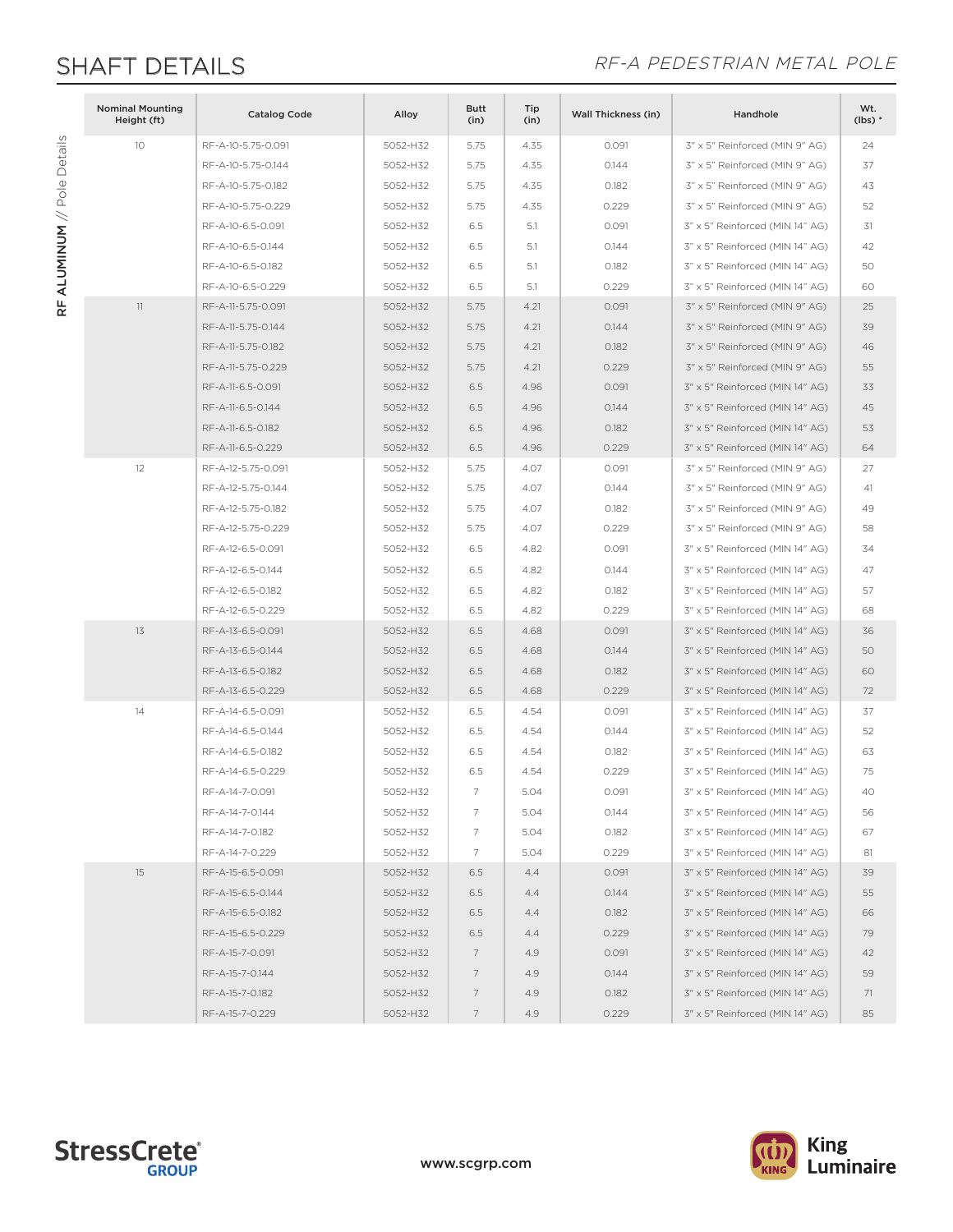### RF-A PEDESTRIAN METAL POLE

| <b>Nominal Mounting</b><br>Height (ft) | <b>Catalog Code</b> | Alloy    | <b>Butt</b><br>(in) | Tip<br>(in) | <b>Wall Thickness (in)</b> | Handhole                        | Wt.<br>$(lbs)*$ |
|----------------------------------------|---------------------|----------|---------------------|-------------|----------------------------|---------------------------------|-----------------|
| 16                                     | RF-A-16-6.5-0.144   | 5052-H32 | 6.5                 | 4.26        | 0.144                      | 3" x 5" Reinforced (MIN 14" AG) | 57.0            |
|                                        | RF-A-16-6.5-0.182   | 5052-H32 | 6.5                 | 4.26        | 0.182                      | 3" x 5" Reinforced (MIN 14" AG) | 68.0            |
|                                        | RF-A-16-6.5-0.229   | 5052-H32 | 6.5                 | 4.26        | 0.229                      | 3" x 5" Reinforced (MIN 14" AG) | 83.0            |
|                                        | RF-A-16-7-0.091     | 5052-H32 | $\overline{7}$      | 4.76        | 0.091                      | 3" x 5" Reinforced (MIN 14" AG) | 43.0            |
|                                        | RF-A-16-7-0.144     | 5052-H32 | $\overline{7}$      | 4.76        | 0.144                      | 3" x 5" Reinforced (MIN 14" AG) | 61.0            |
|                                        | RF-A-16-7-0.182     | 5052-H32 | $\overline{7}$      | 4.76        | 0.182                      | 3" x 5" Reinforced (MIN 14" AG) | 74.0            |
|                                        | RF-A-16-7-0.229     | 5052-H32 | $\overline{7}$      | 4.76        | 0.229                      | 3" x 5" Reinforced (MIN 14" AG) | 89.0            |
| 17                                     | RF-A-17-6.5-0.144   | 5052-H32 | 6.5                 | 4.12        | 0.144                      | 3" x 5" Reinforced (MIN 14" AG) | 59.0            |
|                                        | RF-A-17-6.5-0.182   | 5052-H32 | 6.5                 | 4.12        | 0.182                      | 3" x 5" Reinforced (MIN 14" AG) | 71.0            |
|                                        | RF-A-17-6.5-0.229   | 5052-H32 | 6.5                 | 4.12        | 0.229                      | 3" x 5" Reinforced (MIN 14" AG) | 86.0            |
|                                        | RF-A-17-7-0.144     | 5052-H32 | $\overline{7}$      | 4.62        | 0.144                      | 3" x 5" Reinforced (MIN 14" AG) | 64.0            |
|                                        | RF-A-17-7-0.182     | 5052-H32 | $\overline{7}$      | 4.62        | 0.182                      | 3" x 5" Reinforced (MIN 14" AG) | 77.0            |
|                                        | RF-A-17-7-0.229     | 5052-H32 | $\overline{7}$      | 4.62        | 0.229                      | 3" x 5" Reinforced (MIN 14" AG) | 93.0            |
| 18                                     | RF-A-18-7-0.144     | 5052-H32 | $\overline{7}$      | 4.48        | 0.144                      | 3" x 5" Reinforced (MIN 14" AG) | 66.0            |
|                                        | RF-A-18-7-0.182     | 5052-H32 | $\overline{7}$      | 4.48        | 0.182                      | 3" x 5" Reinforced (MIN 14" AG) | 80.0            |
|                                        | RF-A-18-7-0.229     | 5052-H32 | $\overline{7}$      | 4.48        | 0.229                      | 3" x 5" Reinforced (MIN 14" AG) | 97.0            |

\* Weight includes the pole shaft and baseplate.

# SHAFT LOADING

|                     |                     | Design Information // AASHTO LTS-6, 2013 ** |                   |                    |                   |                   |                   |                    |                   |                   |                   |
|---------------------|---------------------|---------------------------------------------|-------------------|--------------------|-------------------|-------------------|-------------------|--------------------|-------------------|-------------------|-------------------|
| Nominal<br>Mounting | <b>Catalog Code</b> |                                             | 90 MPH            |                    | <b>100 MPH</b>    |                   | <b>110 MPH</b>    | <b>120 MPH</b>     |                   | <b>150 MPH</b>    |                   |
| Height (ft)         |                     | Max EPA<br>(sq ft)                          | Max Load<br>(lbs) | Max EPA<br>(sq ft) | Max Load<br>(lbs) | Max EPA<br>(sqft) | Max Load<br>(lbs) | Max EPA<br>(sq ft) | Max Load<br>(lbs) | Max EPA<br>(sqft) | Max Load<br>(lbs) |
| 10                  | RF-A-10-5.75-0.091  | 5.6                                         | 200               | 4.2                | 200               | 3.3               | 200               | 2.7                | 200               | 1.5               | 200               |
|                     | RF-A-10-5.75-0.144  | 9.0                                         | 200               | 7.0                | 200               | 5.7               | 200               | 4.6                | 200               | 2.8               | 200               |
|                     | RF-A-10-5.75-0.182  | 10.1                                        | 300               | 8.0                | 200               | 6.5               | 200               | 5.3                | 200               | 3.2               | 200               |
|                     | RF-A-10-5.75-0.229  | 11.6                                        | 300               | 9.2                | 200               | 7.4               | 200               | 6.2                | 200               | 3.8               | 200               |
|                     | RF-A-10-6.5-0.091   | 7.8                                         | 200               | 6.2                | 200               | 5.0               | 200               | 4.1                | 200               | 2.4               | 200               |
|                     | RF-A-10-6.5-0.144   | 12.8                                        | 300               | 10.3               | 300               | 8.5               | 200               | 7.0                | 200               | 4.3               | 200               |
|                     | RF-A-10-6.5-0.182   | 14.7                                        | 300               | 11.8               | 300               | 9.7               | 200               | 8.0                | 200               | 5.0               | 200               |
|                     | RF-A-10-6.5-0.229   | 16.8                                        | 300               | 13.5               | 300               | 11.0              | 300               | 9.2                | 200               | 5.7               | 200               |
| 11                  | RF-A-11-5.75-0.091  | 4.7                                         | 200               | 3.4                | 200               | 2.6               | 200               | 2.1                | 200               | 1.1               | 200               |
|                     | RF-A-11-5.75-0.144  | 7.8                                         | 200               | 5.9                | 200               | 4.7               | 200               | 3.8                | 200               | 2.2               | 200               |
|                     | RF-A-11-5.75-0.182  | 8.9                                         | 200               | 6.8                | 200               | 5.4               | 200               | 4.4                | 200               | 2.6               | 200               |
|                     | RF-A-11-5.75-0.229  | 10.0                                        | 300               | 7.9                | 200               | 6.3               | 200               | 5.2                | 200               | 3.1               | 200               |
|                     | RF-A-11-6.5-0.091   | 6.6                                         | 200               | 5.2                | 200               | 4.1               | 200               | 3.4                | 200               | 1.9               | 200               |
|                     | RF-A-11-6.5-0.144   | 11.1                                        | 300               | 8.9                | 200               | 7.2               | 200               | 6.0                | 200               | 3.6               | 200               |
|                     | RF-A-11-6.5-0.182   | 12.7                                        | 300               | 10.2               | 300               | 8.4               | 200               | 6.9                | 200               | 4.2               | 200               |
|                     | RF-A-11-6.5-0.229   | 14.7                                        | 300               | 11.7               | 300               | 9.7               | 200               | 8.0                | 200               | 4.9               | 200               |
| 12                  | RF-A-12-5.75-0.091  | 3.9                                         | 200               | 2.7                | 200               | 2.0               | 200               | 1.5                | 200               | 0.7               | 200               |
|                     | RF-A-12-5.75-0.144  | 6.6                                         | 200               | 5.0                | 200               | 3.9               | 200               | 3.1                | 200               | 1.8               | 200               |
|                     | RF-A-12-5.75-0.182  | 7.7                                         | 200               | 5.8                | 200               | 4.6               | 200               | 3.7                | 200               | 2.1               | 200               |
|                     | RF-A-12-5.75-0.229  | 8.9                                         | 200               | 6.8                | 200               | 5.4               | 200               | 4.4                | 200               | 2.6               | 200               |
|                     | RF-A-12-6.5-0.091   | 5.6                                         | 200               | 4.3                | 200               | 3.4               | 200               | 2.7                | 200               | 1.5               | 200               |
|                     | RF-A-12-6.5-0.144   | 9.7                                         | 200               | 7.7                | 200               | 6.2               | 200               | 5.1                | 200               | 3.1               | 200               |
|                     | RF-A-12-6.5-0.182   | 11.1                                        | 300               | 8.9                | 200               | 7.2               | 200               | 5.9                | 200               | 3.6               | 200               |
|                     | RF-A-12-6.5-0.229   | 12.8                                        | 300               | 10.2               | 300               | 8.4               | 200               | 6.9                | 200               | 4.2               | 200               |





RF ALUMINUM // Pole Details

RF ALUMINUM // Pole Details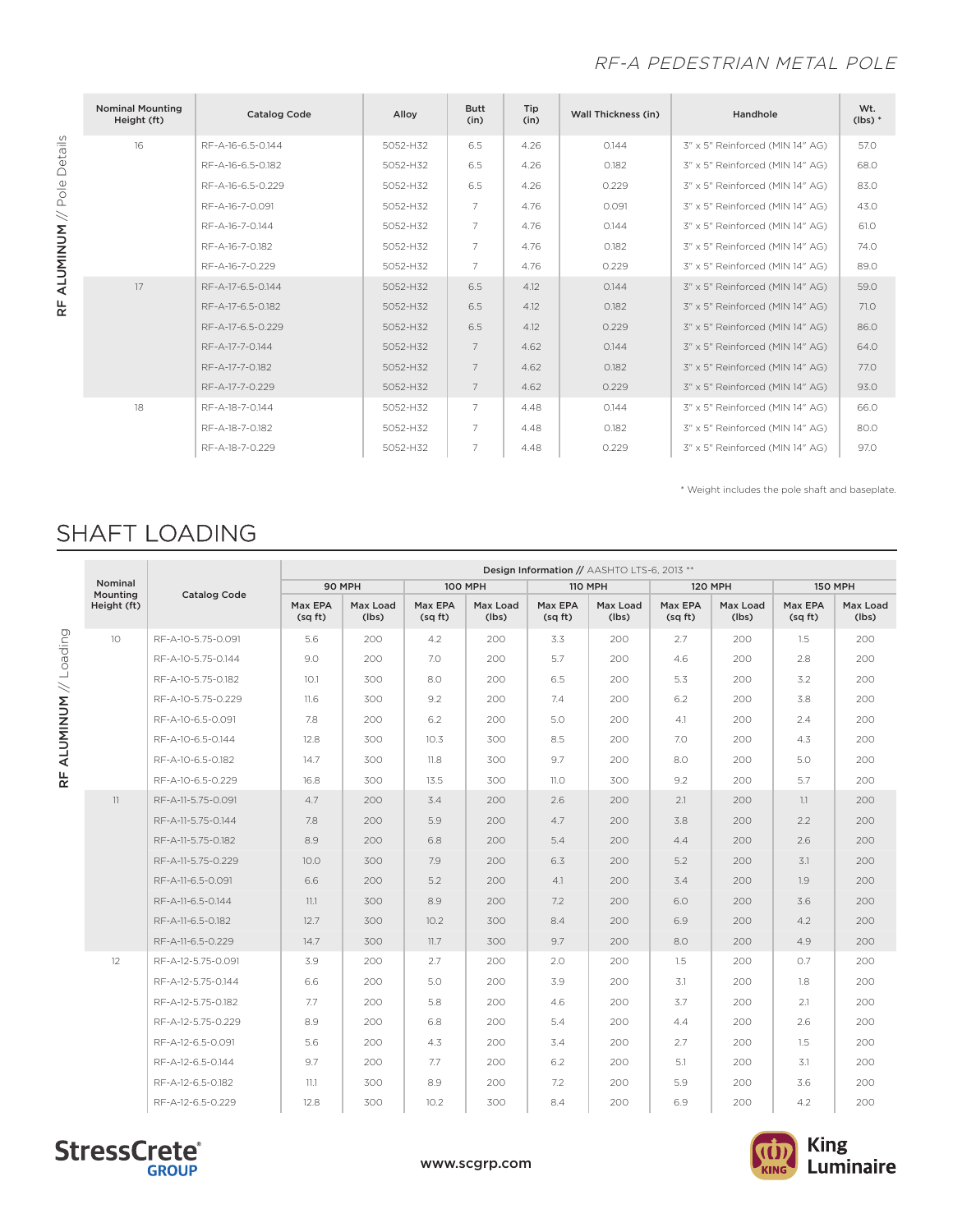### RF-A PEDESTRIAN METAL POLE

|                                    |                     | Design Information // AASHTO LTS-6, 2013 ** |                   |                    |                   |                    |                   |                    |                   |                    |                   |
|------------------------------------|---------------------|---------------------------------------------|-------------------|--------------------|-------------------|--------------------|-------------------|--------------------|-------------------|--------------------|-------------------|
| Nominal<br>Mounting<br>Height (ft) | <b>Catalog Code</b> | 90 MPH                                      |                   | <b>100 MPH</b>     |                   | <b>110 MPH</b>     |                   | <b>120 MPH</b>     |                   | <b>150 MPH</b>     |                   |
|                                    |                     | Max EPA<br>(sq ft)                          | Max Load<br>(lbs) | Max EPA<br>(sq ft) | Max Load<br>(lbs) | Max EPA<br>(sq ft) | Max Load<br>(lbs) | Max EPA<br>(sq ft) | Max Load<br>(lbs) | Max EPA<br>(sq ft) | Max Load<br>(lbs) |
| 13                                 | RF-A-13-6.5-0.091   | 4.7                                         | 200               | 3.5                | 200               | 2.7                | 200               | 2.2                | 200               | 1.1                | 200               |
|                                    | RF-A-13-6.5-0.144   | 8.4                                         | 200               | 6.6                | 200               | 5.3                | 200               | 4.3                | 200               | 2.5                | 200               |
|                                    | RF-A-13-6.5-0.182   | 9.8                                         | 200               | 7.7                | 200               | 6.2                | 200               | 5.1                | 200               | 3.0                | 200               |
|                                    | RF-A-13-6.5-0.229   | 11.3                                        | 300               | 9.0                | 200               | 7.3                | 200               | 6.0                | 200               | 3.6                | 200               |
| 14                                 | RF-A-14-6.5-0.091   | 3.9                                         | 200               | 2.8                | 200               | 2.2                | 200               | 1.7                | 200               | 0.8                | 200               |
|                                    | RF-A-14-6.5-0.144   | 7.3                                         | 200               | 5.6                | 200               | 4.5                | 200               | 3.6                | 200               | 2.1                | 200               |
|                                    | RF-A-14-6.5-0.182   | 8.6                                         | 200               | 6.7                | 200               | 5.3                | 200               | 4.3                | 200               | 2.5                | 200               |
|                                    | RF-A-14-6.5-0.229   | 10.0                                        | 300               | 7.9                | 200               | 6.3                | 200               | 5.2                | 200               | 3.1                | 200               |
|                                    | RF-A-14-7-0.091     | 5.1                                         | 200               | 3.9                | 200               | 3.1                | 200               | 2.4                | 200               | 1.3                | 200               |
|                                    | RF-A-14-7-0.144     | 9.2                                         | 200               | 7.2                | 200               | 5.8                | 200               | 4.8                | 200               | 2.8                | 200               |
|                                    | RF-A-14-7-0.182     | 10.6                                        | 300               | 8.6                | 200               | 6.9                | 200               | 5.7                | 200               | 3.4                | 200               |
|                                    | RF-A-14-7-0.229     | 12.5                                        | 300               | 9.9                | 200               | 8.1                | 200               | 6.6                | 200               | 4.0                | 200               |
| 15                                 | RF-A-15-6.5-0.091   | 3.2                                         | 200               | 2.2                | 200               | 1.6                | 200               | 1.2                | 200               | 0.5                | 200               |
|                                    | RF-A-15-6.5-0.144   | 6.4                                         | 200               | 4.8                | 200               | 3.7                | 200               | 3.0                | 200               | 1.7                | 200               |
|                                    | RF-A-15-6.5-0.182   | 7.6                                         | 200               | 5.7                | 200               | 4.5                | 200               | 3.7                | 200               | 2.1                | 200               |
|                                    | RF-A-15-6.5-0.229   | 8.9                                         | 200               | 6.9                | 200               | 5.5                | 200               | 4.5                | 200               | 2.6                | 200               |
|                                    | RF-A-15-7-0.091     | 4.3                                         | 200               | 3.2                | 200               | 2.5                | 200               | 1.9                | 200               | 0.9                | 200               |
|                                    | RF-A-15-7-0.144     | 8.0                                         | 200               | 6.3                | 200               | 5.0                | 200               | 4.1                | 200               | 2.3                | 200               |
|                                    | RF-A-15-7-0.182     | 9.6                                         | 200               | 7.5                | 200               | 6.0                | 200               | 4.9                | 200               | 2.9                | 200               |
|                                    | RF-A-15-7-0.229     | 11.1                                        | 300               | 8.9                | 200               | 7.1                | 200               | 5.8                | 200               | 3.4                | 200               |
| 16                                 | RF-A-16-6.5-0.144   | 5.5                                         | 200               | 4.0                | 200               | 3.1                | 200               | 2.4                | 200               | 1.3                | 200               |
|                                    | RF-A-16-6.5-0.182   | 6.6                                         | 200               | 4.9                | 200               | 3.8                | 200               | 3.1                | 200               | 1.7                | 200               |
|                                    | RF-A-16-6.5-0.229   | 7.9                                         | 200               | 6.0                | 200               | 4.7                | 200               | 3.8                | 200               | 2.1                | 200               |
|                                    | RF-A-16-7-0.091     | 3.5                                         | 200               | 2.5                | 200               | 1.9                | 200               | 1.4                | 200               | O.6                | 200               |
|                                    | RF-A-16-7-0.144     | 7.0                                         | 200               | 5.4                | 200               | 4.3                | 200               | 3.5                | 200               | 1.9                | 200               |
|                                    | RF-A-16-7-0.182     | 8.4                                         | 200               | 6.6                | 200               | 5.2                | 200               | 4.2                | 200               | 2.4                | 200               |
|                                    | RF-A-16-7-0.229     | 10.0                                        | 300               | 7.9                | 200               | 6.3                | 200               | 5.1                | 200               | 3.0                | 200               |
| 17                                 | RF-A-17-6.5-0.144   | 4.7                                         | 200               | 3.3                | 200               | 2.4                | 200               | 1.9                | 200               | O.9                | 200               |
|                                    | RF-A-17-6.5-0.182   | 5.7                                         | 200               | 4.2                | 200               | 3.1                | 200               | 2.5                | 200               | 1.3                | 200               |
|                                    | RF-A-17-6.5-0.229   | 6.9                                         | 200               | 5.1                | 200               | 3.9                | 200               | 3.2                | 200               | 1.7                | 200               |
|                                    | RF-A-17-7-0.144     | 6.0                                         | 200               | 4.6                | 200               | 3.6                | 200               | 2.8                | 200               | 1.5                | 200               |
|                                    | RF-A-17-7-0.182     | 7.4                                         | 200               | 5.6                | 200               | 4.4                | 200               | 3.6                | 200               | 2.0                | 200               |
|                                    | RF-A-17-7-0.229     | 8.8                                         | 200               | 6.8                | 200               | 5.5                | 200               | 4.4                | 200               | 2.5                | 200               |
| 18                                 | RF-A-18-7-0.144     | 5.2                                         | 200               | 3.8                | 200               | 2.9                | 200               | 2.3                | 200               | 1.1                | 200               |
|                                    | RF-A-18-7-0.182     | 6.4                                         | 200               | 4.8                | 200               | 3.7                | 200               | 3.0                | 200               | 1.6                | 200               |
|                                    | RF-A-18-7-0.229     | 7.8                                         | 200               | 5.9                | 200               | 4.7                | 200               | 3.8                | 200               | 2.1                | 200               |

\*\* EPA represents the Effective Projected Area of the attachments on the pole. Designs are limited to post top luminaires or attachments located at or below the mounting height. Consult factory for poles supporting attachments located above the mounting height.